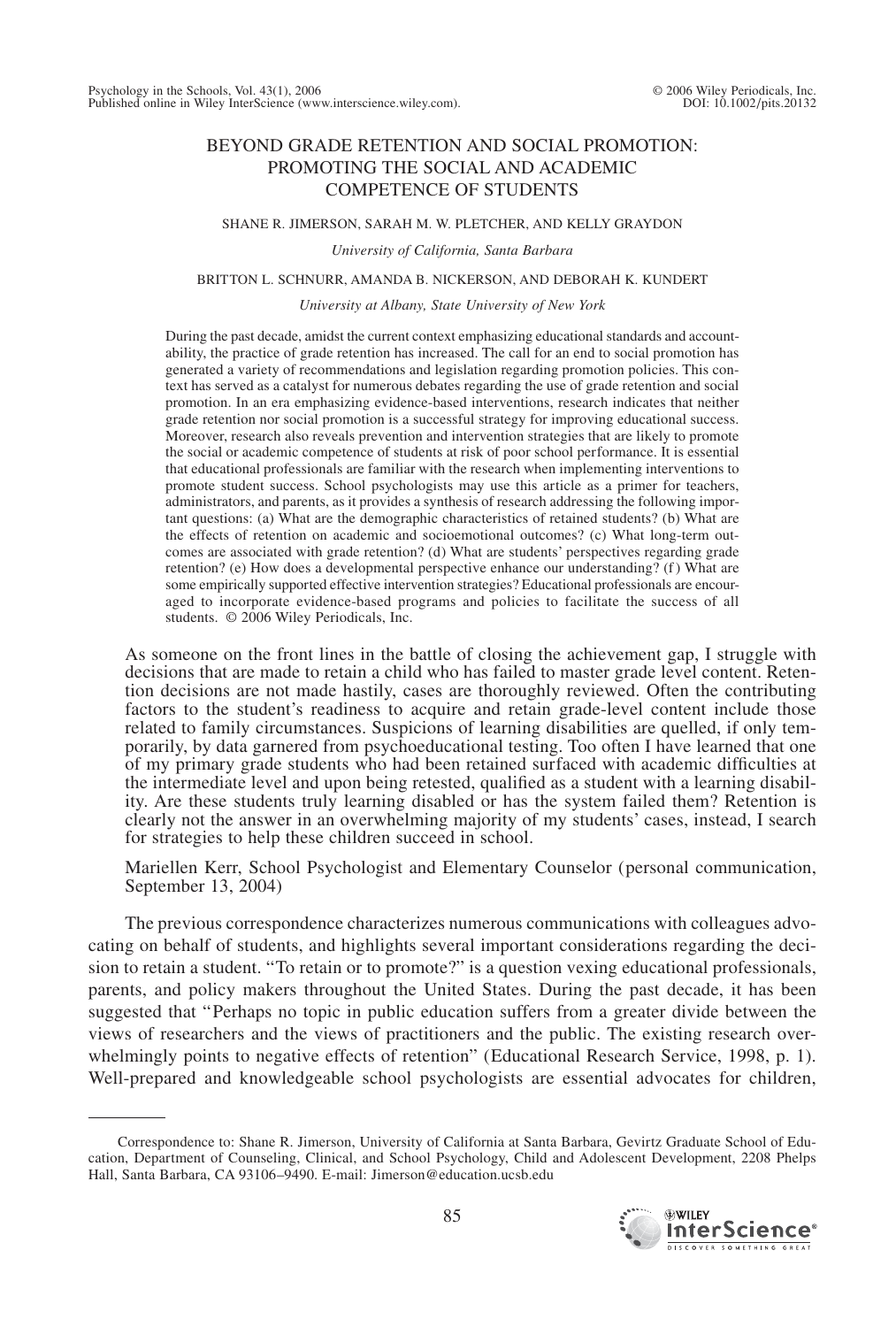## 86 *Jimerson et al.*

serving as a conduit between educational science and practice. The following provides a brief review of the current context and synthesis of research that informs practice.

One influence on the increasing popularity of grade retention is the current sociopolitical context emphasizing high standards and accountability. With national initiatives such as the 2001 No Child Left Behind (NCLB) Act (20 U.S.C. § 6301), there has been an increased emphasis on "closing the achievement gap" between minority and nonminority students and improving the performance of all children. In an effort to ensure that all students meet basic competencies, an array of reading, writing, and other academic standards have emerged as indicators of whether students are proficient and should be promoted to the next grade level. Facilitating the educational success of *all* students is indeed a daunting task, and it is within this context that research regarding grade retention and social promotion is particularly informative.

## Grade Retention Rates in the United States

It is paradoxical that more children have been "left behind" since NCLB was passed than before. The number of students retained annually in the United States has increased during the past decade (Hauser, Pager, & Simmons, 2000; Jimerson, 2003; McCoy & Reynolds, 1999), with recent estimates between 7 and 15% (over 3 million children) each year (Hauser, 1999; Merrick, McCreery, & Brown, 1998). Retention rates vary by individual factors (e.g., social and economic indicators and ethnicity), school type (e.g., suburban, metropolitan), and geographic region. Retention rates escalate rapidly as sociodemographic risk factors are combined. It is reported that by high school, the cumulative risk of grade retention in metropolitan school systems often exceeds 50% (Hauser, 1999).

Retention is not an inexpensive intervention. For instance, at the end of at the end of the 2002–2003 academic year, 192,713 students were retained in kindergarten through third grade in Florida, which cost the state over 1 billion dollars (Florida Association of School Psychologists, 2004). This estimate is based on the annual cost of education per student and does not factor in other collateral costs related to increased dropout rates and other deleterious long-term outcomes associated with grade retention (Eide & Showalter, 2001).

## Research Examining Grade Retention

NCLB emphasizes scientifically based interventions; however, the extant empirical evidence appears to contraindicate grade retention. Educational professionals are expected to consider contemporary research that supports effective interventions to promote the success of students. Over 100 studies have been conducted during the past century examining both the short- and long-term outcomes associated with repeating a grade; however, there is no single definitive study examining the effectiveness of grade retention that includes all necessary control variables and outcomes. Thus, it is essential to consider the convergence of empirical evidence.

Research examining the efficacy of grade retention suggests that it is not likely to be effective in remediating academic failure and/or behavioral difficulties; rather, it is essential to focus on instructional strategies and specific interventions to facilitate the education of children at risk of academic failure (Jimerson, 2001b). Unfortunately, there is often a disparity between research, policy, and practice, such that educational policy and instructional strategies do not necessarily follow from what has been empirically shown to be effective (Jimerson, 2001a, 2001b). It is possible to strengthen the connection between research and practice by recognizing that educational professionals who are knowledgeable of educational research are those best prepared to implement effective strategies to maintain high standards and facilitate student success.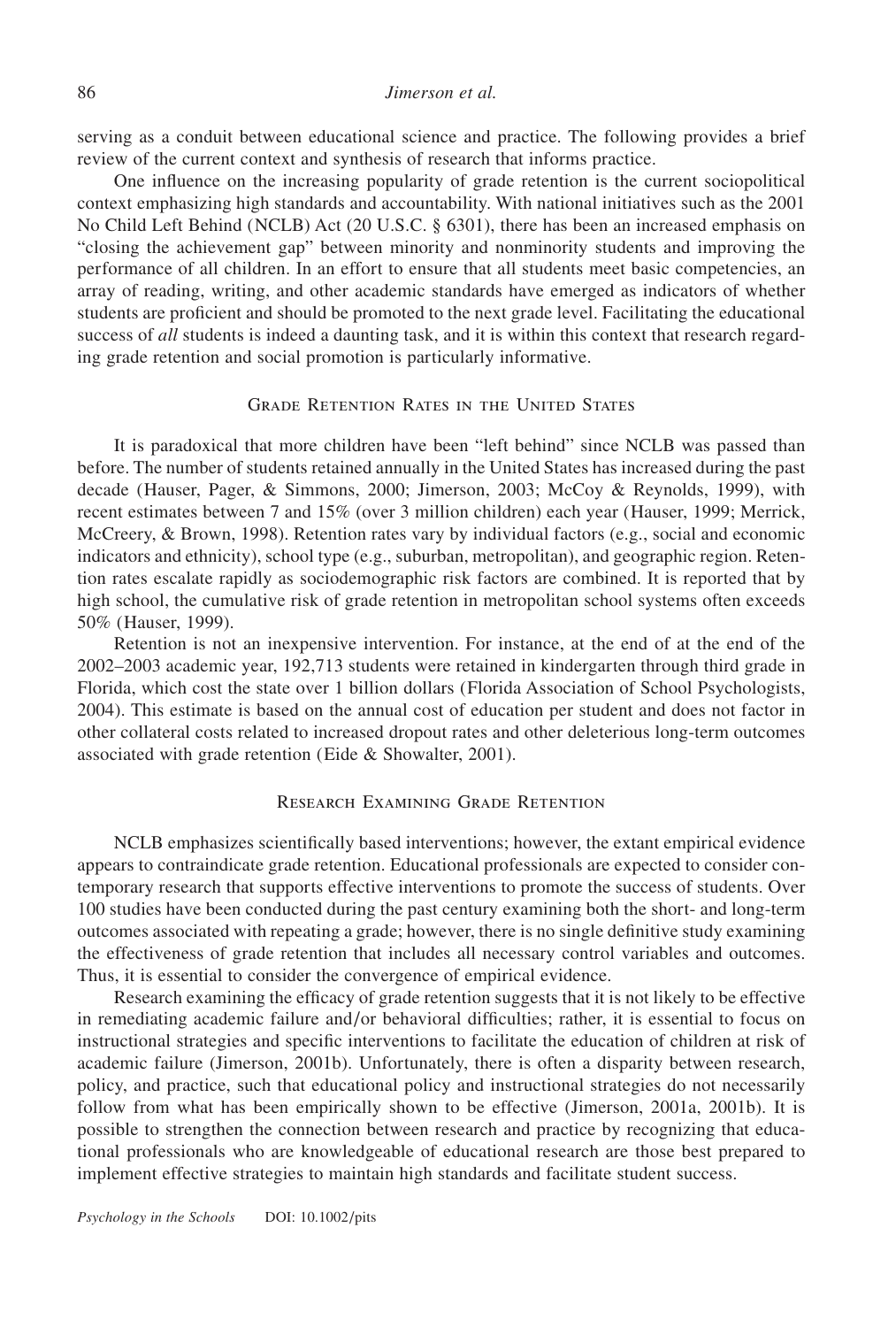## WHAT ARE THE DEMOGRAPHIC CHARACTERISTICS OF RETAINED STUDENTS?

Retained students often have lower achievement (particularly in reading and language arts) relative to most students in a classroom; however, there are often peers who are equally lowachieving but promoted (Jimerson, Carlson, Rotert, Egeland, & Sroufe, 1997; Sandoval, 1984). Compared to equally low-achieving and promoted peers, retained students typically do not have lower levels of intelligence (Jimerson et al., 1997); however, children who are retained are more likely to have mothers with lower IQ scores, poorer attitudes toward their child's education, and lower parental involvement in school. Many students who are retained exhibit behavior and socioemotional problems (Jimerson et al., 1997; Sandoval, 1984). A prospective longitudinal study of children indicated that prior to retention, those students who were retained displayed more negative classroom behaviors and also were seen as being significantly less confident and less socially competent than their peers (Jimerson et al., 1997).

Research also has revealed gender and ethnic characteristics of retained students (Abidin, Golladay, & Howerton, 1971; Niklason, 1984). For instance, statistics for the 2002–2003 academic year in Florida indicated that the relative ratio of retained students by race included a disproportionate percentage of Black (24%) and Hispanic (19%) students relative to White (8%) and Asian/Pacific (6%) students (Florida Association of School Psychologists, 2004). Numerous studies have suggested that boys are about twice as likely to repeat a grade as girls, and consistent findings indicate that retention rates are higher for minority students (particularly Black and Hispanic students). Retained students also are likely to have missed a greater percentage of school days than nonretained students (Jimerson et al., 1997). Thus, research indicates that retained students are a heterogeneous group of children with an assortment of challenges influencing low achievement.

## WHAT ARE THE EFFECTS OF RETENTION ON ACADEMIC AND SOCIOEMOTIONAL OUTCOMES?

School psychologists and other educational professionals should be familiar with the three meta-analyses that provide information from studies of grade retention published between 1925– 1999 (Holmes, 1989; Holmes & Matthews, 1984; Jimerson, 2001a). Meta-analysis is a statistical procedure based on the concept of effect size (ES; Glass, 1978), which allows researchers to systematically pool results across studies. Analyses resulting in a negative ES suggest that an intervention had a negative or harmful effect relative to the comparison group. Holmes and Matthews (1984) completed a meta-analysis examining the efficacy of retention, including the effects on both academic achievement and socioemotional outcomes that included 44 studies published between 1929 and 1981. Five years later, Holmes (1989) included 19 additional studies published between 1981–1989, for a total of 63 studies published between 1925–1989 where retained students were followed and compared to promoted students. Jimerson (2001a) provided the most recent systematic review and meta-analysis of studies examining the efficacy of grade retention. Following a systematic literature search, Jimerson (2001a) included 20 studies published between 1990–1999, including over 1,100 retained students and over 1,500 regularly promoted students. Thus, the results discussed in this section are ESs from the 83 studies published between 1925– 1999 that were included in the three previous meta-analyses (Holmes, 1989; Holmes & Matthews, 1984; Jimerson, 2001a) (see Table 1 for specific analyses).

Overall, the convergence of research does not demonstrate academic advantages for retained students relative to comparison groups of low-achieving promoted peers. Holmes (1989) reported that 54 studies showed negative achievement effects when retained children went on to the next grade level, and in the nine studies that reported positive short-term achievement effects, the benefits were shown to diminish over time and disappear in later grades. In the most recent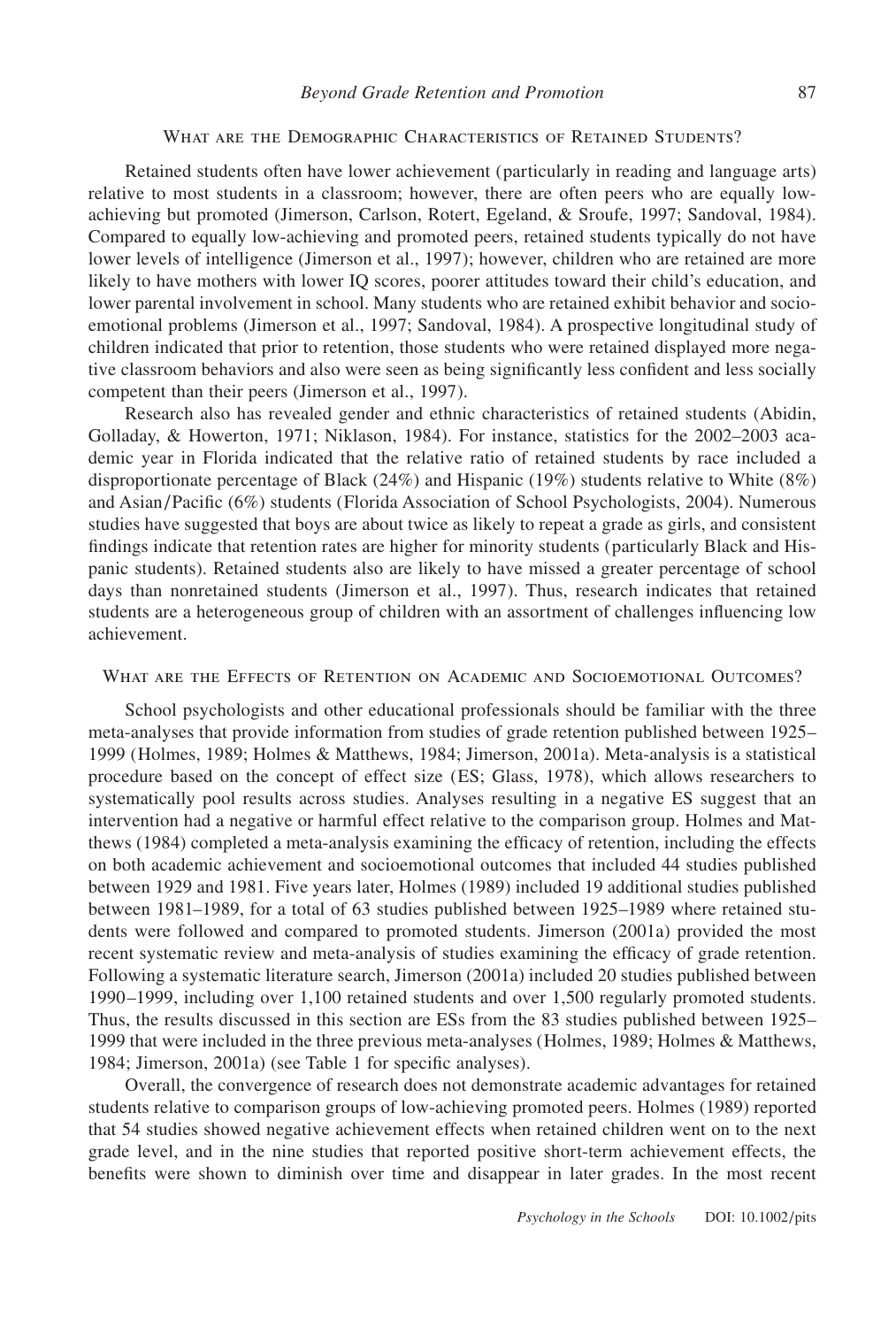|                             | Jimerson<br>(2001a)       | Holmes<br>(1989) | Holmes & Matthews<br>(1984) |
|-----------------------------|---------------------------|------------------|-----------------------------|
| <b>Overall Effect Size</b>  | $-.31$ [246] <sup>a</sup> | $-.15$ [861]     | $-.37$ [575]                |
| Academic Achievement        | $-.39$ [169]              | $-.19$ [536]     | $-.44$ [367]                |
| Language Arts               | $-.36$ [11]               | $-.16$ [106]     | $-.40$ [85]                 |
| Reading                     | $-.54$ [52]               | $-.08$ [144]     | $-.48$ [75]                 |
| <b>Mathematics</b>          | $-.49$ [48]               | $-.11$ [137]     | $-.33$ [77]                 |
| Total/Composites            | $-.20$ [13]               | NA.              | NA.                         |
| <b>GPA</b>                  | $-.18$ [45]               | $-.58$ [4]       | $-.58$ [4]                  |
| Socioemotional Adjustment   | $-.22$ [77]               | $-.09$ [234]     | $-.27$ [142]                |
| Social                      | $-.08$ [12]               | $-.09$ [101]     | $-.27$ [60]                 |
| Emotional                   | $-.28$ [13]               | $.03$ [33]       | $-.37$ [9]                  |
| <b>Behavioral</b>           | $-.11$ [30]               | $-.13$ [24]      | $-.31$ [13]                 |
| Self-Concept                | $-.04$ [16]               | $-.13$ [45]      | $-.19$ [34]                 |
| <b>Adjustment Composite</b> | $-.15$ [4]                | NA.              | NA.                         |
| Attitude Toward School      | NA.                       | $-.05$ [39]      | $-.16$ [26]                 |
| Attendance                  | $-.65$ [2]                | $-.18$ [7]       | $-.12$ [6]                  |

Table 1

*Mean Effect Sizes from Three Meta-Analyses Examining the Outcomes of Studies Exploring the Efficacy of Grade Retention*

*Note.* Negative numbers represent that results of analyses favored the matched comparison group of students relative to the retained students.  $NA = not$  available. <sup>a</sup>numbers in brackets indicate the number of effect sizes used in calculating the

mean effect size.

meta-analysis, Jimerson (2001a) indicated that only 5% of 169 analyses of academic achievement outcomes resulted in significant statistical differences favoring the retained students; however, 47% resulted in significant statistical differences favoring the comparison group of low-achieving peers. Furthermore, among the analyses favoring the retained students, two thirds reflected differences during the repeated year (e.g., second year in kindergarten), but initial gains were not maintained over time. These results of the meta-analyses comprising nearly 700 analyses of achievement, from over 80 studies during the past 75 years, do not support the use of grade retention as an early intervention to enhance academic achievement.

There are relatively fewer studies that have addressed the social and behavioral adjustment outcomes of retained students. The findings from these studies have suggested that grade retention can have harmful effects on socioemotional and behavioral adjustment as well as academic adjustment. Holmes (1989) concluded that on average, the retained students displayed poorer social adjustment, more negative attitudes toward school, less frequent attendance, and more problem behaviors in comparison to groups of matched controls. Jimerson (2001a) reported that among 16 studies, which yielded 148 analyses of socioemotional adjustment outcomes of retained students relative to a matched comparison group of students, 8 analyses resulted in statistical significance favoring the retained students whereas 13 analyses were statistically significant favoring the comparison group. Thus, the majority (86%) of analyses examining socioemotional outcomes indicated no significant differences between those students who were retained and low-achievingbut-promoted students. Furthermore, related research indicated that many retained students have difficulties with their peers (Byrnes, 1989; Shepard & Smith, 1990). Thus, the results of the meta-analyses synthesizing over 300 analyses of socioemotional and behavioral adjustment, from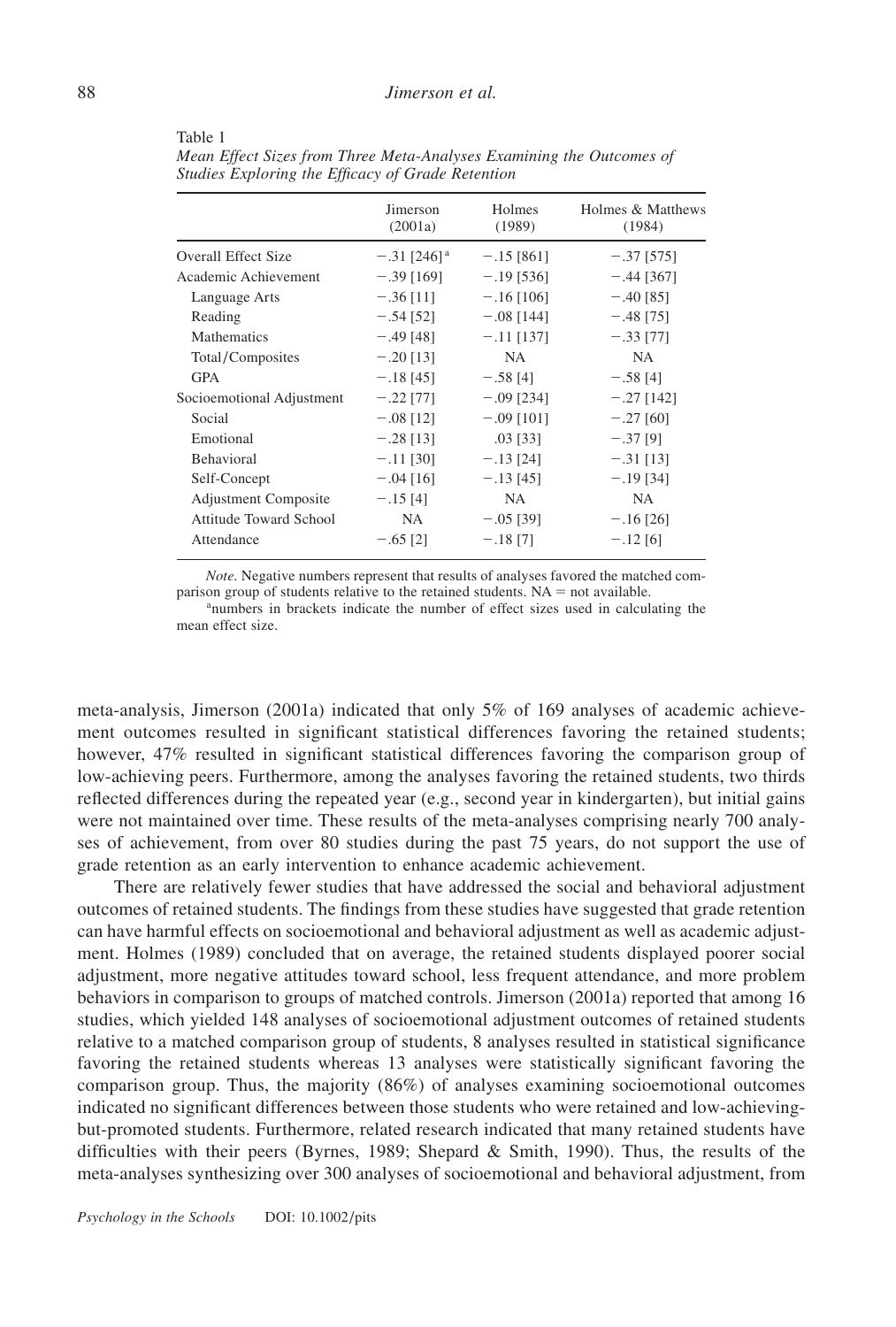over 50 studies during the past 75 years, fail to support the use of grade retention as an early intervention to enhance socioemotional and behavioral adjustment.

It is often thought that retention in early grades may not lead to the same negative outcomes as retention in later grades; however, the majority of the studies in the meta-analyses included children retained from kindergarten through third grade.Across studies, retention at any grade level has been associated with later high-school dropout as well as other deleterious long-term outcomes.

## What Long-Term Outcomes are Associated with Grade Retention?

While there are few studies examining the efficacy of early grade retention that extend through high school, longitudinal studies that do exist have consistently demonstrated that retained students are more likely to drop out than matched comparison groups of equally low achieving, but socially promoted, peers (Jimerson, 1999; Jimerson, Ferguson, Whipple, Anderson, & Dalton, 2002). Rumberger (1995) identified grade retention as the single most powerful predictor of dropping out. A review provided by Jimerson, Anderson, and Whipple (2002) documented the consistent finding that students retained during elementary school are between 2 and 11 times more likely to drop out of high school than nonretained students and that overall, grade retention increases the risk of dropping out by 20 to 50%.

Grade retention also is associated with other long-term negative outcomes. One study followed children for 21 years and compared retained students, low-achieving-but-promoted students, and a control group (Jimerson, 1999). This study found that retained students had lower levels of academic adjustment (i.e., a combination of achievement, behavior, and attendance) at the end of Grade 11, were more likely to drop out of high school by age 19, were less likely to receive a diploma by age 20, were less likely to be enrolled in a postsecondary education program, received lower education/employment-status ratings, were paid less per hour, and received poorer employment-competence ratings at age 20 in comparison to a group of low-achieving students (Jimerson, 1999). In addition, noted that unlike the retained students, the low-achieving-butpromoted group was comparable to the control group on all employment outcomes at age 20. Results from other longitudinal samples have yielded similar findings, suggesting poorer longterm outcomes for retained students relative to a comparison group of low-achieving-butpromoted students (Alexander, Entwisle, & Dauber, 2003; Eide & Showalter, 2001; Temple, Reynolds, & Ou, 2000).

## What are Students' Perspectives Regarding Grade Retention?

It also is important to explore students' perspectives regarding retention. Yamamoto and Byrnes (1987) asked children to rate 20 stressful life events, which included such occurrences as: losing a parent, going to the dentist, and getting a bad report card. The results among sixth-grade students indicated that only the loss of a parent and going blind were reported as more stressful than grade retention. Anderson, Jimerson, and Whipple (2005) replicated and expanded upon this study and found that sixth-grade students rated grade retention as the most stressful life event, similar to the loss of a parent and going blind. Both studies demonstrated a developmental trend, consistent with emerging social and cognitive skills, with the reported stress of grade retention increasing from first, to third, to sixth grade. These findings have clear implications in considering the potential socioemotional and psychological impact on children when exploring possible interventions to address academic or behavioral problems.

## How Does a Developmental Perspective Enhance Our Understanding?

A transactional–ecological model that emphasizes early influences, multiple contexts, and developmental processes is valuable in considering both the short- and long-term developmental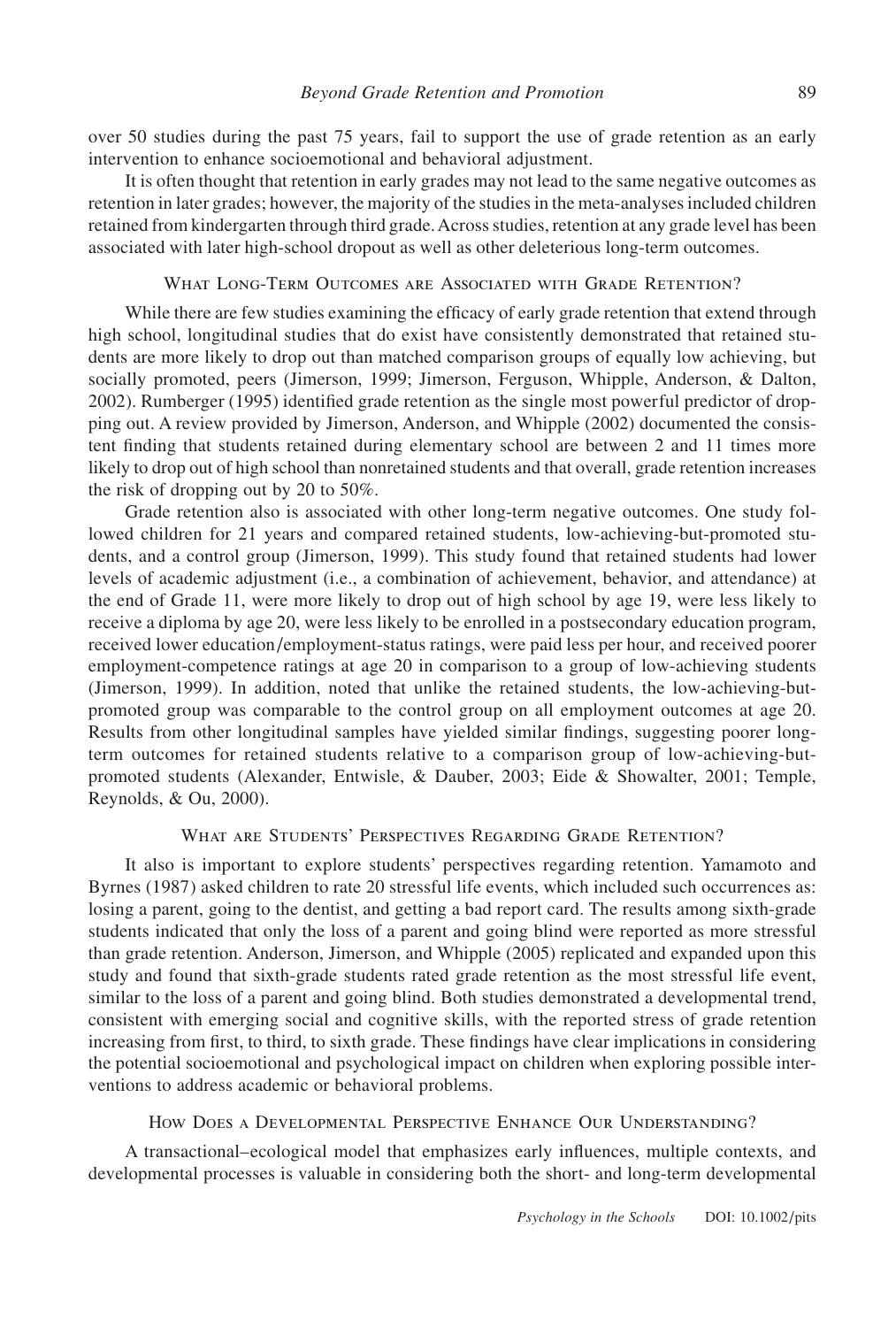## 90 *Jimerson et al.*

trajectories of retained students (Jimerson, Egeland, Sroufe, & Carlson, 2000; Jimerson, Ferguson, et al., 2002). From this perspective, current adaptation is influenced by the individual's past and current circumstances, ecological contexts, and previous developmental history. Therefore, considering the transactional–ecological model of development, grade retention should not be construed as a single event causing all subsequent negative events but rather as an outcome associated with a disadvantaged developmental history exacerbated by an ineffective intervention. Without appropriate support and assistance, children experiencing grade retention are likely to continue upon developmental pathways characterized by low-achievement, poor adjustment, and further academic failure. This helps to understand why grade retention is typically an ineffective and potentially harmful intervention, as it does not in and of itself address the needs of these lowachieving and/or misbehaving students. Given the heterogeneous characteristics among retained students and the assortment of needs, educational professionals have a responsibility to delineate specific evidence-based intervention strategies that will enhance the achievement and adjustment of individual students. Thus, there should be an emphasis on early interventions designed to promote the social and academic competence of students.

# Alternatives to Retention: Empirically Supported Effective Intervention Strategies

It is essential to examine other prevention and intervention strategies that *are supported by the empirical evidence*. The following strategies are aimed at promoting the social and academic competence of students. It is important to respect developmental, cultural, linguistic, and gender differences among students when selecting and implementing interventions. As such, there is no single "silver bullet" intervention that can meet the needs of all students. Rather, it is vital to consider the context and specific needs of the individual children receiving the prevention or intervention services. Once the needs of an individual student and/or the entire student population are understood, it is important for educators to be familiar with specific intervention strategies that are evidence based (Kratochwill & Stoiber, 2000). While a complete review of all preventative and remedial approaches is beyond the scope of this article (for a discussion of research-based strategies for effective instruction, see Algozzine, Ysseldyke, & Elliott, 2002; for a more extensive discussion of interventions for academic and behavior problems, see Shinn, Walker, & Stoner, 2002), the following provides a brief review of evidence-based intervention strategies that may be implemented by educational professionals as alternatives to retention.

Children are most often retained due to low academic achievement, behavioral difficulties, or a combination of the two. Alternatives designed to prevent academic failure, remediate academic deficits, address behavioral problems, and reduce retention rates include an array of possible school-wide interventions and instructional strategies (Rafoth & Carey, 1995). School-wide interventions refer to administratively commissioned programs that are pervasive throughout the school whereas instructional strategies are direct, teacher-led interventions implemented within the existing classroom structure. Depending on the timing, such interventions may serve a preventative function for at-risk students who have not yet been retained or as interventions for students who have been recommended for retention.

Interventions briefly reviewed next include (a) preschool programs, (b) comprehensive schoolwide programs, (c) summer school and after school programs, (d) looping and multi-age classrooms, (e) school-based mental health programs, (f) parent involvement, (g) early reading programs, (h) effective instructional strategies and assessment, and (i) behavior/cognitive behavior modification. Some of the alternatives described may involve substantial changes to existing school structure. School psychologists are encouraged to advocate for these types of changes as appropriate; however, it may not always be possible to immediately implement systemic reform.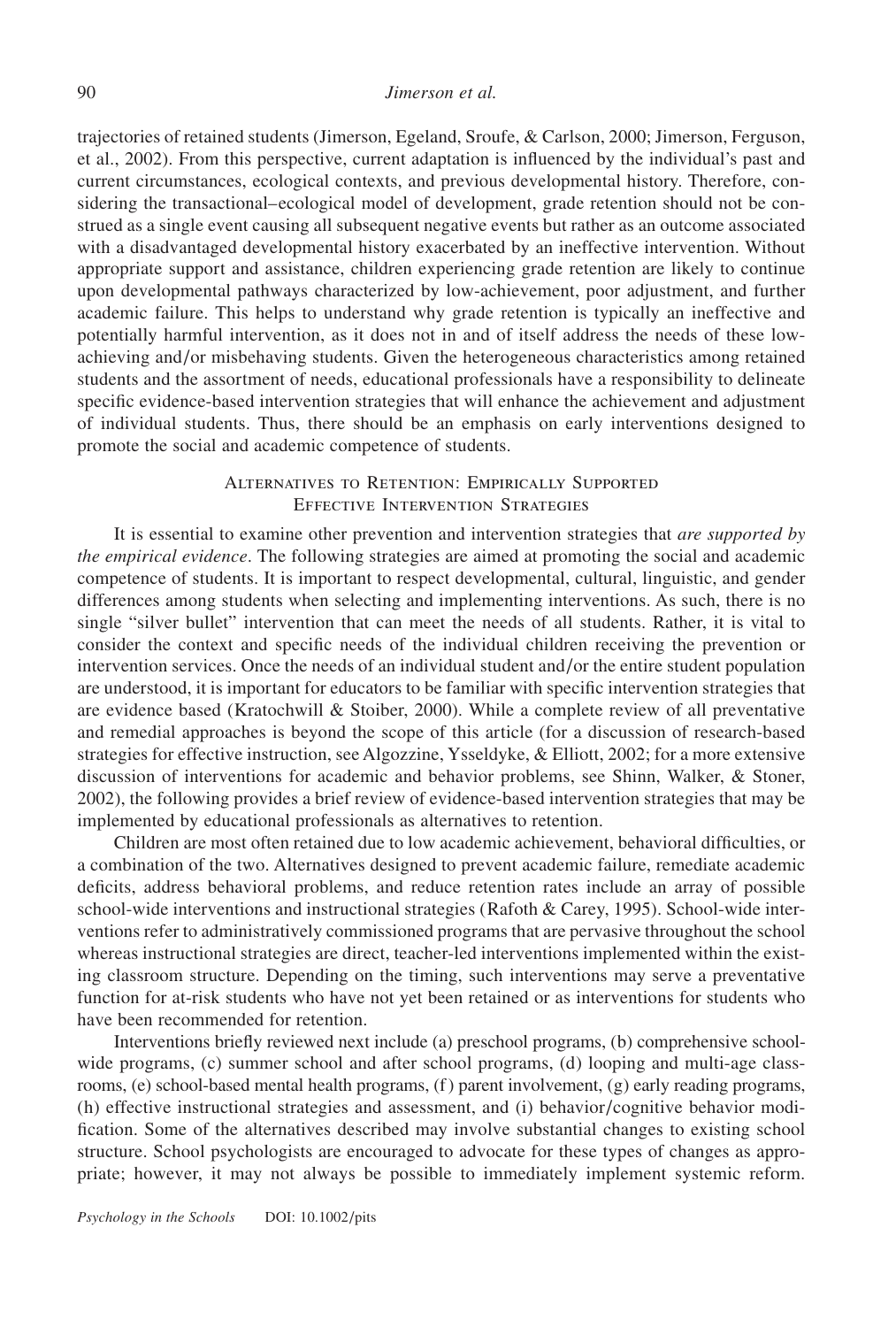Therefore, several intervention strategies that can be used at the individual and classroom levels also are described (A table delineating key scholarship related to each of these strategies is available at the *Beyond Grade Retention and Social Promotion* Web site: http://www. education.ucsb.edu/jimerson/retention).

#### *Preschool Intervention Programs*

A primary purpose of preschool intervention programs is generally to assist at-risk students before they experience academic challenges, through enhancing foundation skills necessary for subsequent academic success (Casto & Mastropieri, 1986; Zigler & Styfco, 2000). Basic literacy skills, prosocial behaviors, and socioemotional development are often emphasized in preschool programs. Preschool programs offer a range of individualized services in the areas of health, nutrition, and parent involvement designed to foster healthy development of children. For instance, Head Start and the Chicago Child–Parent Centers (CPC) are two examples of early childhood intervention programs that provide comprehensive educational and family support services to children from economically disadvantaged families to increase school readiness. Schwartz, Garfinkle, and Davis (2002) provided valuable information and guidance on setting up preschool classrooms including membership, relationships, and knowledge/skills to promote positive outcomes for children. By enhancing skills for academic success through preschool programs, retention may be prevented.

### *Comprehensive Programs to Promote Social and Academic Development*

Proponents of comprehensive programs emphasize that schools are likely to be most successful when they integrate strategies to promote children's academic, social, and emotional learning (Zins, Weissberg, Wang, & Walberg, 2004). Comprehensive intervention programs generally emphasize a systems approach for redesigning schools to prevent academic and behavior problems through proactive instruction and school-wide behavior support (Sugai, Horner, & Gresham, 2002). Programs also have been developed to strengthen children's social and academic skills and promote problem solving and conflict resolution skills, such as *Promoting Alternative Thinking Strategies* (e.g., Greenberg, Kusche, Cook, & Quamma, 1995). Implementation of comprehensive programs requires a significant commitment by the school administration and faculty, including considerable training, personnel, and resources. However, if these programs are successful, they may lead to reductions in retention.

### *Summer School and After School Programs*

Recognizing that many children may benefit from additional instructional opportunities (beyond the 5–6 hr a day and approximately 175 days a year), well-designed summer school and after school programs may provide students with additional time and exposure to master academic material. Summer school programs focus on providing instruction during the summer months of a traditional academic year whereas after-school programs provide instruction and/or supplementary support outside of the normal school day (or schools may offer morning programs or Saturday school). There have been numerous studies examining the effects of summer school and after school programs (for a review, see Cooper, Charlton, Valentine, & Muhlenbruck, 2000). When implementing summer school or after school programs as an intervention to improve student achievement, it is important that the programs contain key elements commonly found in effective programs (as delineated in Cooper et al., 2000). Giving students additional instructional after school or in summer school, as opposed to retaining them for a year, also may reduce the risk of students dropping out due to being overage for grade.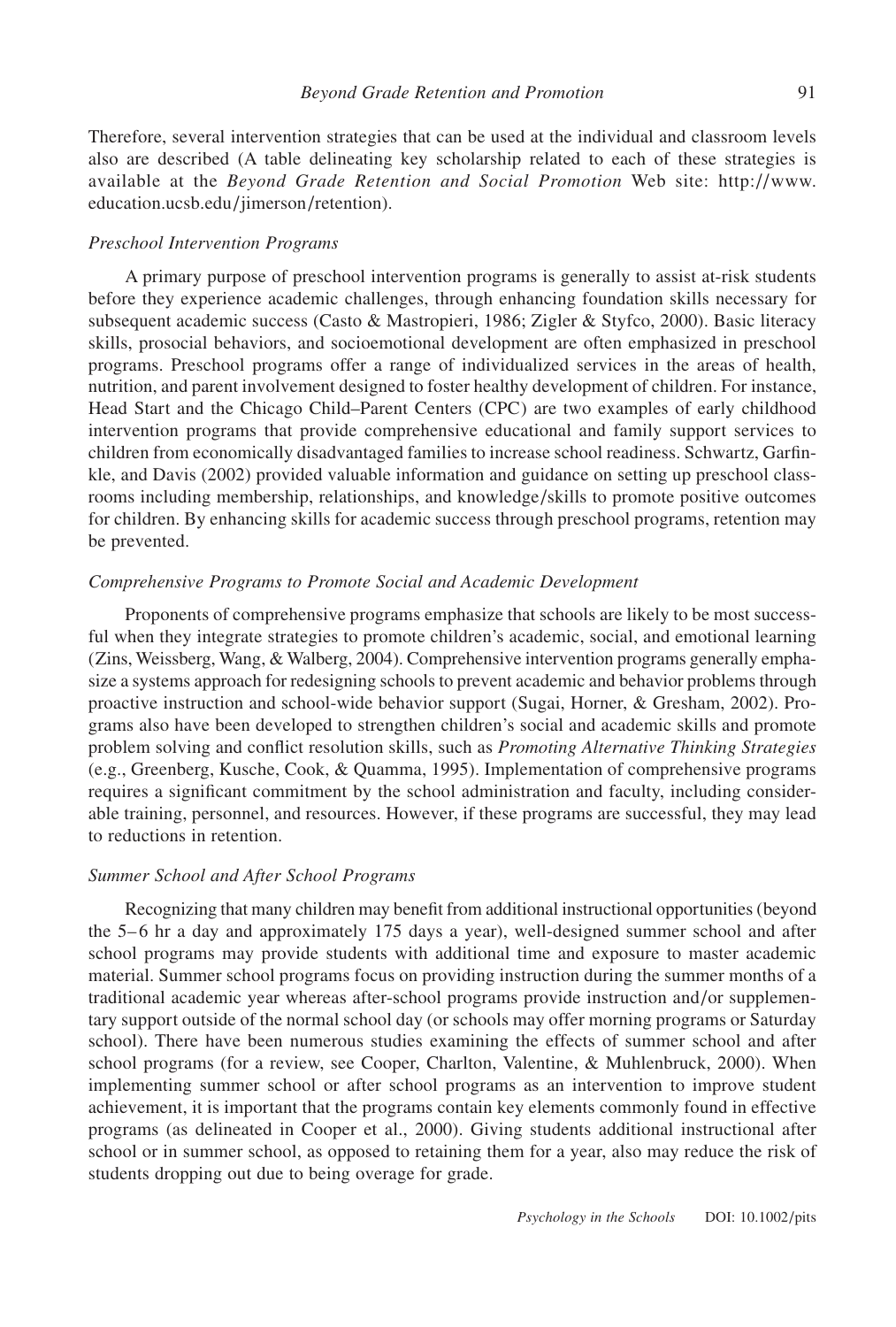## *Looping and Multi-Age Classrooms*

Considering individual differences in learning and development, looping and multi-age classrooms are two alternative classroom structures that allow more flexibility to address the needs of students. Looping classrooms have students spend 2 or more years with the same teacher, allowing the teacher to provide instruction to meet the needs and embrace the strengths of each student. Multi-age classrooms include students of different ages and abilities, thus allowing each student to move ahead at his or her own pace and to learn from one another (May, Kundert, & Brent, 1995). Both looping and multi-age classrooms provide teachers an opportunity to better understand and adapt to individual learning styles of students (e.g., Nicholas & Nicholas, 2002; Yang, 1997). Other countries that have significantly lower retention rates in comparison to the United States (e.g., Japan, Germany) often use looping (Reynolds, Barnhart, & Martin, 1999).

## *School-Based Mental Health Programs*

Students with mental health problems (e.g., attention-deficit/hyperactivity disorder, depression, posttraumatic stress disorder) often fall behind their classmates academically. As noted earlier, behavioral difficulties and socioemotional problems are often associated with recommendations for retention. Some schools have adopted school-based mental health programs in an effort to address the broad mental health needs of students in the most efficient manner possible. Preliminary evaluation results have suggested that school-based mental health programs are promising interventions for promoting social and emotional competence (Armbruster & Lichtman, 1999).

## *Parent Involvement*

Parent involvement (i.e., a combination of a parent's attitude toward education and school as well as a parent's willingness to assist in creating a home atmosphere that is conducive to doing homework) is associated with greater success among students (Christenson, 1995; Fan & Chen, 2001; Sheridan & Kratochwill, 1992; Swap, 1993). Parent involvement is often an essential component of broad-based interventions aimed at improving academic achievement (e.g., Slavin & Madden, 2001), and the addition of a parent component may improve the outcomes of many interventions. It is important to consider cultural variations among parents/families and the ways in which cultural factors may interact with the school's outreach. Policy changes that encourage parent involvement, increasing understanding among administrators, teachers, and staff, and inviting parents' involvement in all aspects of their children's education are proactive strategies that may make parent involvement more feasible.

## *Early Reading Programs*

Reading is an essential skill for subsequent knowledge acquisition; thus, early reading interventions attempt to facilitate children's reading skills before they fall behind and are subsequently recommended for retention. Structured early reading programs have been demonstrated to promote student success (e.g., Slavin & Madden, 2001). Teaching phonemic awareness and decoding skills and providing opportunities to practice reading are valuable instructional strategies (Talbott, Lloyd, & Tankersley, 1994). There is an assortment of early reading programs, including *Writing to Read* (Martin & Freidberg, 1986), *Reading Recovery* (Clay, 1987; Gredler, 1997), *Success for All* (Slavin & Madden, 2001), and *Exito Para Todos* (Spanish version of *Success for All*; Slavin & Madden, 1999). It is important to consider the needs of diverse student populations and to establish multiple forms of instructional support when implementing early reading programs.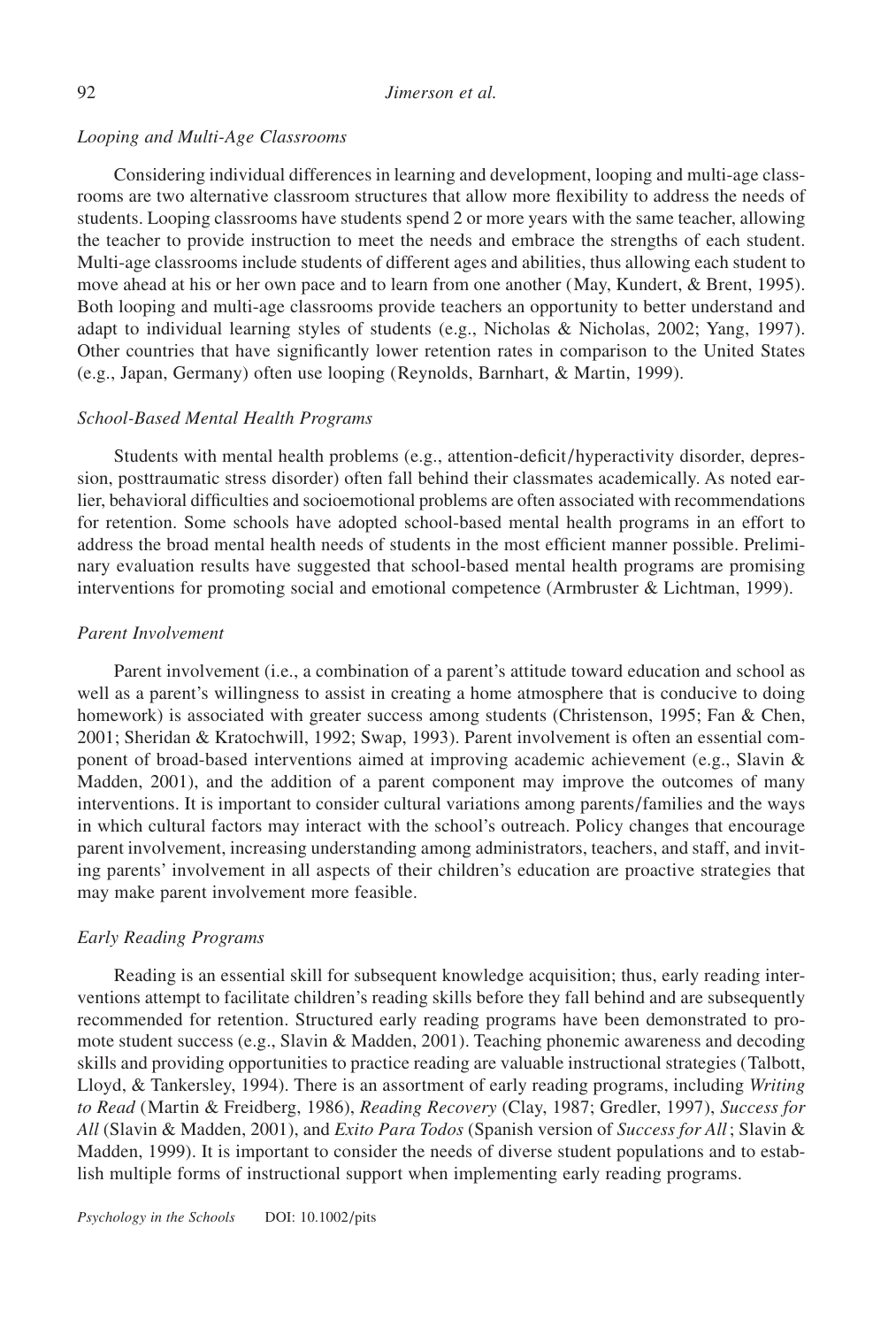### *Effective Instructional Strategies and Assessment*

There are numerous teaching techniques which can be easily implemented within existing classroom structures to increase student performance; for instance, direct instruction, Curriculum-Based Measurement, cooperative learning, and use of mnemonic strategies have been shown to improve academic performance (for more information, see Barnett, Clarizio, & Payette, 1996; Dretzke & Levin, 1996; Forness, Kavale, Blum, & Lloyd, 1997; Fuchs & Fuchs, 1986; Mastropieri & Scruggs, 1998; Shapiro, 1996; White, 1988). Implementing effective, research-based teaching strategies in the classroom is an important facet of facilitating student success. When consulting with classroom teachers, school psychologists are encouraged to highlight research findings regarding effective strategies to promote learning that may in turn reduce the perceived need for retention.

## *Behavior and Cognitive Behavior Modification Strategies*

Behavior and cognitive behavior modification strategies are valuable to reduce disruptive behavior and to increase positive classroom behaviors. While behavior and cognitive behavior strategies are grouped together in this section, there are important distinctions between them. Often, behavior modification strategies use token reinforcement systems and peer or adult monitors, or may involve the use of publicly posted positive group and individual behaviors (Shapiro, 1996). Cognitive behavior modification aims to address both the behaviors and the underlying cognitions influencing external behaviors. A combination of behavioral approaches such as modeling, feedback, and reinforcement with cognitive approaches such as "cognitive think alouds," may be effective to teach strategies such as anger control and self-coping. Both behavior and cognitive behavior strategies have consistently been found to reduce disruptive behaviors and increase on-task classroom behavior, thus providing an opportunity to increase academic skills and achievement (Robinson, Smith, Miller, & Brownell, 1999).

## **SUMMARY**

While it is not possible to review all possible interventions that have been demonstrated to enhance the social and academic competence of students, the aforementioned interventions illustrate numerous effective strategies. When students'needs are addressed, school success will increase. Educational practices, including prevention and intervention strategies, should be informed by theory and empirical research. In addition, students' responses to the intervention should be carefully monitored so that failed educational activities and interventions can be modified or discarded. School psychologists are encouraged to consider the general effectiveness of an intervention strategy; intervention integrity; acceptability by teachers, parents, children and other stakeholders; and the degree to which the interventions empower stakeholders to implement programs with existing skills and resources (Elliott, Witt, Kratochwill, & Stoiber, 2002).

As described earlier, the trajectory resulting in a recommendation for retention is a dynamic process influenced by multiple variables. Given the individual variation in the development of children, adopting a single empirically supported intervention will not, in itself, address all students' needs. Thus, a comprehensive approach aimed at promoting the social and academic competence of students (and preventing school failure), implemented across multiple levels, will likely result in the most successful school outcomes. It is important to have numerous proven and effective intervention strategies available to tailor a program for both the larger student body as well as the needs of individual students. Intervention strategies must consider cultural, linguistic, and gender differences among students and should also utilize frameworks relevant to serving underrepresented populations.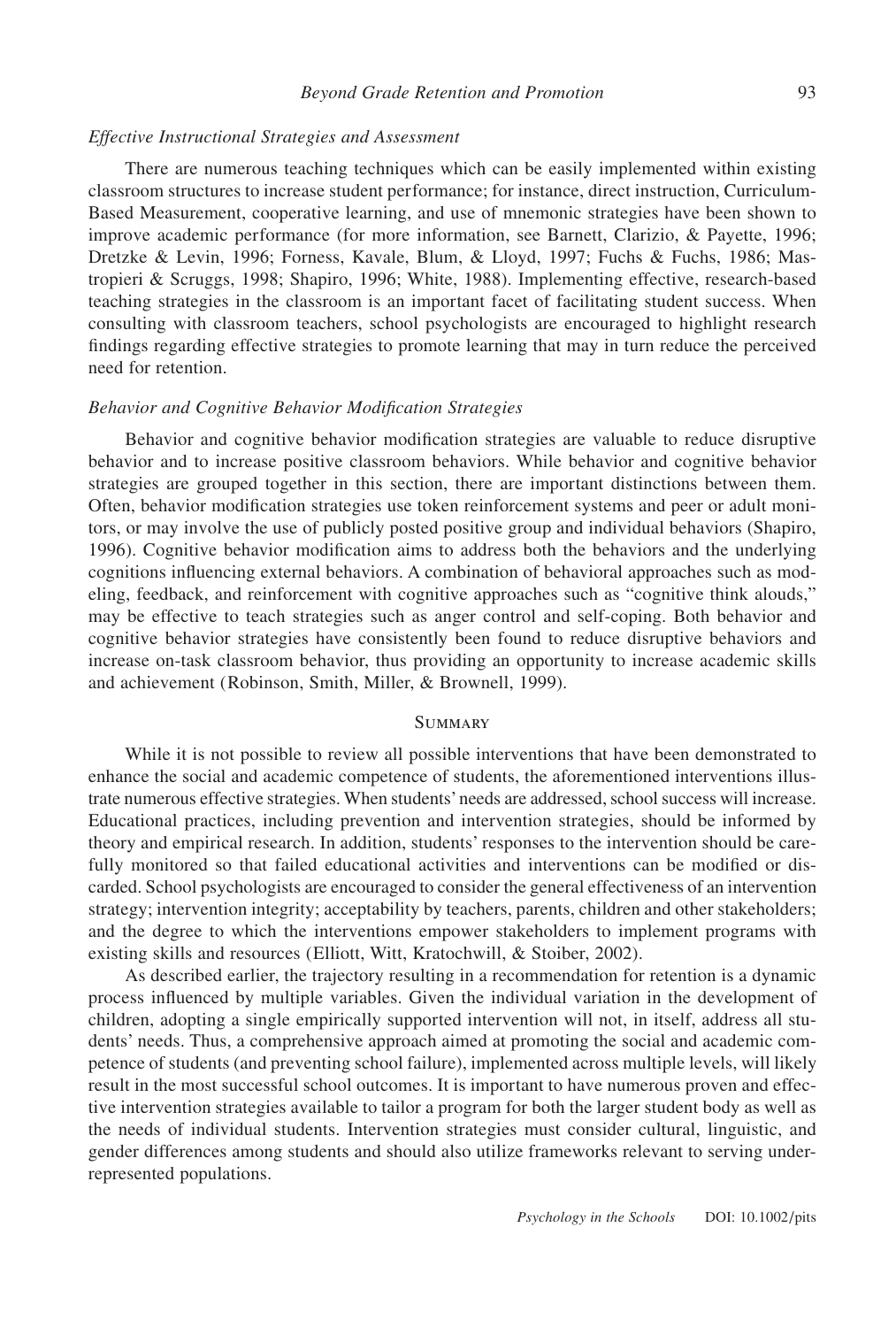#### 94 *Jimerson et al.*

It is essential to accept the responsibility of facilitating the progress of students who do not meet school/district/state standards. Children do not arbitrarily fail to meet academic standards; rather, their lack of academic success typically reflects the failure of adults to provide appropriate support and to use scaffolding to facilitate their early developmental and academic trajectories. Considering the extant empirical evidence, it is essential to move beyond the question "To retain or promote?" and prudent to focus on "how to promote the social and academic competence of students." As highlighted in the correspondence from Ms. Mariellen Kerr, it is vital that we continue the quest for effective strategies to help children succeed in school. Educational professionals, policy makers, and families must collaborate together to promote the social and academic competence of *all* children.

### **REFERENCES**

- Abidin, R.R., Golladay, W.M., & Howerton, A.L. (1971). Elementary school retention: An unjustifiable, discriminatory, and noxious policy. Journal of School Psychology, 9, 410– 414.
- Alexander, K., Entwisle, D., & Dauber, S. (2003). On the success of failure: A reassessment of the effects of retention in the primary grades (2nd ed.). New York: Cambridge University Press.
- Algozzine, B., Ysseldyke, J.E., & Elliot, J. (2002). Strategies and ractics for effective instruction. Longmont, CO: Sopris West.
- Anderson, G.E., Jimerson, S.R., & Whipple, A.D. (2005). Students' ratings of stressful experiences at home and school: Loss of a parent and grade retention as superlative stressors. Journal of Applied School Psychology, 21(1), 1–20.
- Armbruster, P., & Lichtman, J. (1999). Are school-based mental health care services effective? Evidence from 36 inner city schools. Community Mental Health Journal, 36, 493–504.
- Barnett, K.P., Clarizio, H.F., & Payette, K.A. (1996). Grade retention among students with learning disabilities. Psychology in the Schools, 33, 285–293.
- Byrnes, D. (1989). Attitudes of students, parents, and educators toward repeating a grade. In L.A. Shepard & M.L. Smith (Eds.), Flunking Grades: Research and Policies on Retention (pp. 16–33). London: Falmer Press.
- Casto, G., & Mastropieri, M.A. (1986). The efficacy of early intervention programs: A meta-analysis. Exceptional Children, 52, 417– 424.
- Christenson, S.L. (1995). Supporting home-school collaboration. In A. Thomas & J. Grimes (Eds.), Best Practices in School Psychology III (pp. 253–268). Washington, DC: National Association of School Psychologists.
- Clay, M. (1987). Implementing reading recovery: Systemic adaptations to educational innovation. New Zealand Journal of Educational Studies, 22, 35–58.
- Cooper, H., Charlton, K., Valentine, J.C., & Muhlenbruck, L. (2000). Making the most of summer school: A meta-analytic and narrative review. Monographs of the Society for Research in Child Development, 65(1, Serial No. 260).
- Dretzke, B.J., & Levin, J.R. (1996). Assessing students' application and transfer of a mnemonic strategy: The struggle for independence. Contemporary Educational Psychology, 21, 83–93.
- Educational Research Service. (1998). Information for school leaders. Prepared for the Association of California School Administrators. Arlington, VA: Author.
- Eide, E.R., & Showalter, M.H. (2001). The effect of grade retention on education and labor market outcomes. Economics of Education Review, 20, 563–576.
- Elliott, S.N., Witt, J.C., Kratochwill, T.R., & Stoiber, K.C. (2002). Selecting and evaluating classroom interventions. In M.R. Shinn, H.M. Walker, & G. Stoner (Eds.), Interventions for academic and behavior problems II: Preventative and remedial approaches (pp. 243–294). Bethesda, MD: National Association of School Psychologists.
- Fan, X., & Chen, M. (2001). Parental involvement and students' academic achievement: A meta-analysis. Educational Psychology Review, 13, 1–22.
- Florida Association of School Psychologists. (2004). Position paper on grade retention and social promotion. Retrieved July 7, 2004, from http://www.fasp.org/PDFfiles/PP3rdGrdRet.pdf
- Forness, S.R., Kavale, K.A., Blum, I.M., & Lloyd, J.W. (1997). Mega-analysis of meta-analyses: What works in special education and related services. Teaching Exceptional Children, 29, 4–9.
- Fuchs, L.A., & Fuchs, D. (1986). Effects of systematic formative evaluation: A meta-analysis. Exceptional Children, 53, 199–208.
- Glass, G. (1978). Integrating findings: The meta-analysis of research. Review of Research in Education, 5, 351–379.

Gredler, G.R. (1997). Intervention programs. Psychology in the Schools, 34, 161–169.

Greenberg, M.T., Kusche, C.A., Cook, E.T., & Quamma, J.P. (1995). Promoting emotional competence in school-aged children: The effects of the PATHS curriculum. Development and Psychopathology, 7, 117–136.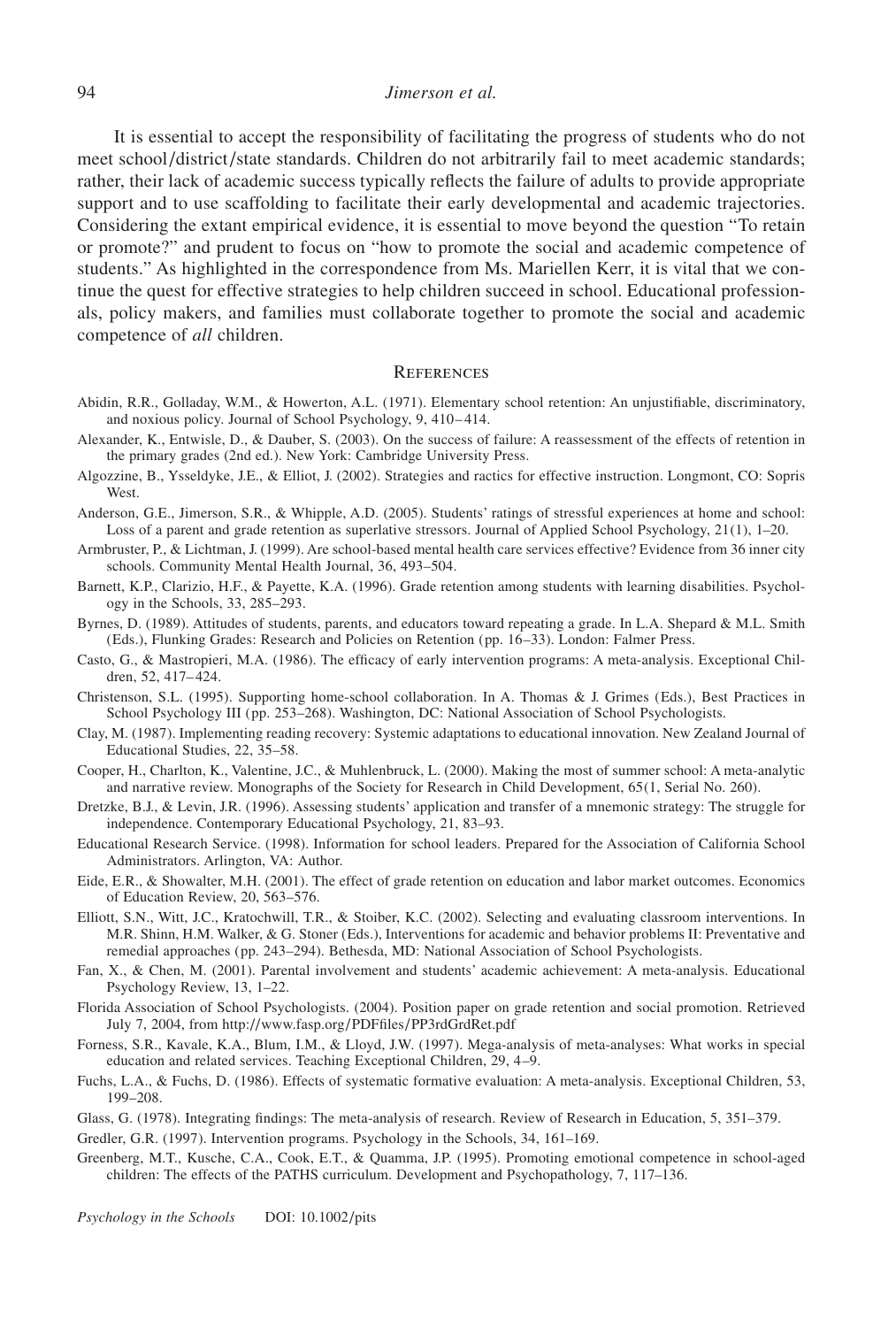- Hauser, R. (1999). How much social promotion is there in the United States? Madison: University of Wisconsin, Center for Demography and Ecology (CDE Working Paper No. 99–06).
- Hauser, R., Pager, D., & Simmons, S. (2000). Race-ethnicity, social background, and grade retention. Sacramento: California Department of Education (CDE Working Paper No. 2000–08).
- Holmes, C.T. (1989). Grade-level retention effects: A meta-analysis of research studies. In L.A. Shepard & M.L. Smith (Eds.), Flunking Grades: Research and Policies on Retention (pp. 16–33). London: Falmer Press.
- Holmes, C.T., & Matthews, K.M. (1984). The effects of nonpromotion on elementary and junior high school pupils: A meta-analysis. Reviews of Educational Research, 54, 225–236.
- Jimerson, S.R. (1999). On the failure of failure: Examining the association between early grade retention and education and employment outcomes during late adolescence. Journal of School Psychology, 37, 243–272.
- Jimerson, S.R. (2001a). Meta-analysis of grade retention research: Implications for practice in the 21st century. School Psychology Review, 30, 420–437.
- Jimerson, S.R. (2001b). A synthesis of grade retention research: Looking backward and moving forward. The California School Psychologist, 6, 46–59.
- Jimerson, S.R. (2003). Grade retention rates in the United States. Communiqué, 31, 30–31.
- Jimerson, S.R., Anderson, G.E., & Whipple, A.D. (2002). Winning the battle and losing the war: Examining the relation between grade retention and dropping out of high school. Psychology in the Schools, 39, 441– 457.
- Jimerson, S.R., Carlson, E., Rotert, M., Egeland, B., & Sroufe, L.A. (1997). A prospective, longitudinal study of the correlates and consequences of early grade retention. Journal of School Psychology, 35, 3–25.
- Jimerson, S.R., Egeland, B., Sroufe, L.A., & Carlson, B. (2000). A prospective, longitudinal study of high school dropouts: Examining multiple predictors across development. Journal of School Psychology, 38, 525–549.
- Jimerson, S.R., Ferguson, P., Whipple, A.D., Anderson, G.E., & Dalton, M.J. (2002). Exploring the association between grade retention and dropout: A longitudinal study examining socio-emotional, behavioral, and achievement characteristics of retained students. The California School Psychologist, 7, 51–62.
- Jimerson, S., Woehr, S., Kaufman, A., & Anderson, G. (2004). Grade retention and promotion: Important information for educators. In A.S. Canter, S.A. Carroll, L. Paige, & I. Romero (Eds.), Helping Children at Home and School: Handouts From Your School Psychologist (2nd ed., Section 3, pp. 61-64). Bethesda, MD: National Association of School Psychologists.
- Kratochwill, T., & Stoiber, K. (2000). Empirically supported interventions and school psychology: Announcing a new standing section. School Psychology Quarterly, 15, 69–74.
- Martin, J., & Freidberg, A. (1986). Writing to Read. New York: Warner.
- Mastropieri, M.A., & Scruggs, T.E. (1998). Constructing more meaningful relationships in the classroom: Mnemonic research into practice. Learning Disabilities Research & Practice, 13, 138–145.
- May, D.C., Kundert, D.K., & Brent, D. (1995). Does delayed entry reduce later grade retentions and use of special education services? Remedial and Special Education, 16, 288–294.
- McCoy, A.R., & Reynolds, A.J. (1999). Grade retention and school performance: An extended investigation. Journal of School Psychology, 37, 273–298.
- Merrick, J., McCreery, K., & Brown, J. (1998). Student success in a standards-based system: Moving beyond social promotion and retention: A position paper of the Association of California School Administrators. Sacramento, CA: Association of California School Administrators.
- Nicholas, J.D., & Nicholas, G.W. (2002). The impact of looping classroom environments on parental attitudes. Preventing School Failure, 47, 18–25.
- Niklason, L. (1984). Nonpromotion: A pseudoscientific solution. Psychology in the Schools, 21, 485–499.
- No Child Left Behind Act, 20 U.S.C. § 6301 (2001).
- Rafoth, M.A., & Carey, K. (1995). Best practices in assisting with promotion and retention decisions. In A. Thomas & J. Grimes (Eds.), Best Practice in School Psychology (3rd ed., pp. 413–420). Bethesda, MD: National Association of School Psychologists.
- Reynolds, J.C., Barnhart, B., & Martin, B.N. (1999). Looping: A solution to the retention vs. social promotion dilemma? ERS Spectrum, 16–20.
- Robinson, T.R., Smith, S.W., Miller, M.D., & Brownell, M.T. (1999). Cognitive behavior modification of hyperactivityimpulsivity and aggression: A meta-analysis of school-based studies. Journal of Educational Psychology, 91, 195–203.
- Rumberger, R. (1995). Dropping out of middle school: A multilevel analysis of students and schools. American Educational Research Journal, 32, 583–625.
- Sandoval, J. (1984). Repeating the first grade: How the decision is made. Psychology in the Schools, 21, 457– 462.
- Schwartz, I.S., Garfinkle, A.N., & Davis, C. (2002). Arranging preschool environments to facilitate valued social and educational outcomes. In M.R. Shinn, H.M. Walker, & G. Stoner (Eds.), Interventions for Academic and Behavior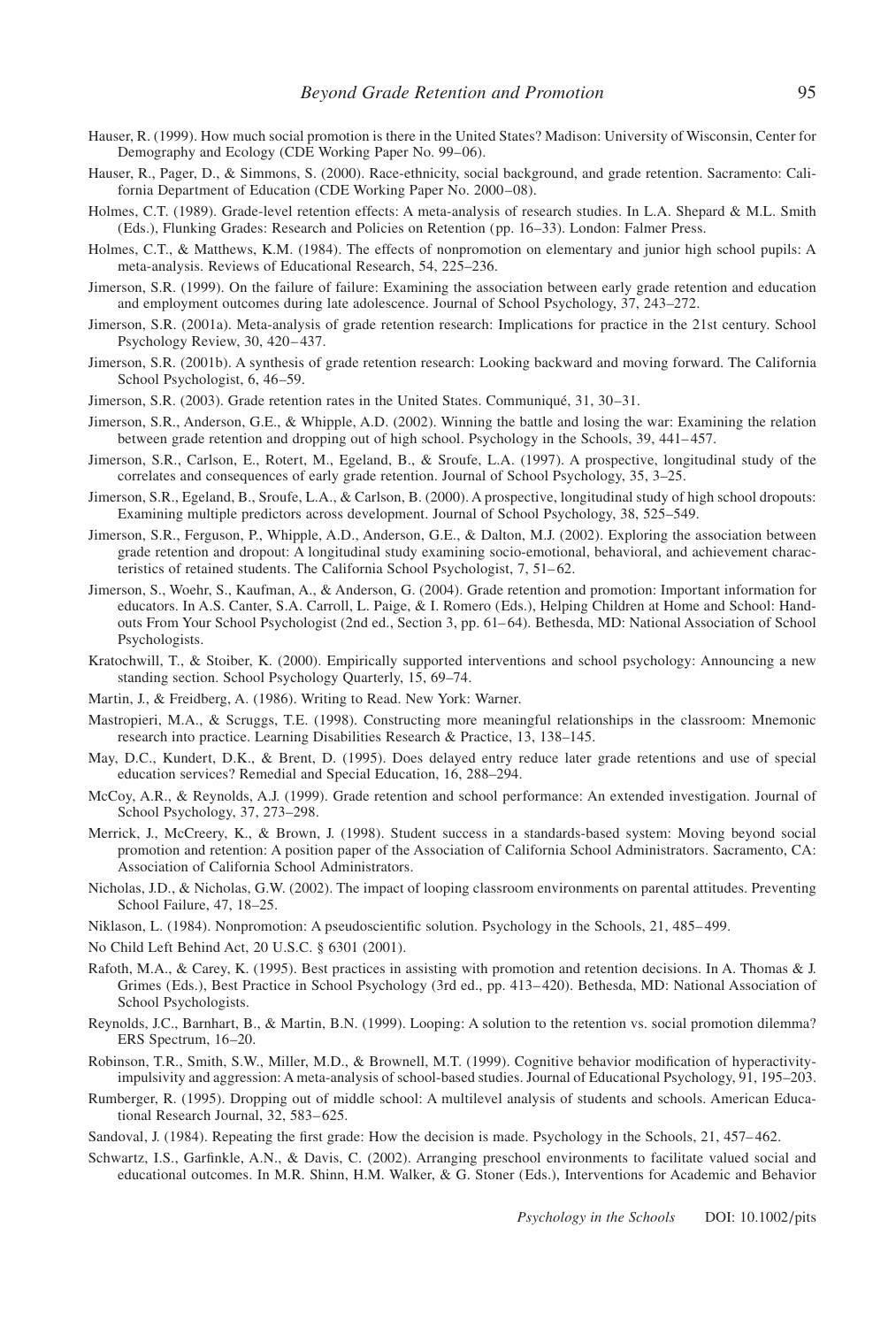Problems II: Preventative and Remedial Approaches (pp. 455–468). Bethesda, MD: National Association of School Psychologists.

- Shapiro, E.S. (1996). Step 3: Instructional modification, general strategies. In S.N. Elliot & J.C. Witt (Eds.), Academic Skills Problems (pp. 138–164). New York: Guilford Press.
- Shepard, L.S., & Smith, M.L. (1990). Synthesis of research on grade retention. Educational Leadership, 47, 84–88.
- Sheridan, S.M., & Kratochwill, T.R. (1992). Behavioral parent–teacher consultation: Conceptual and research considerations. Journal of School Psychology, 30, 117–139.
- Shinn, M.R., Walker, H.M., & Stoner, G. (Eds.). (2002). Interventions for academic and behavior problems II: Preventive and remedial approaches. Bethesda, MD: National Association of School Psychologists.
- Slavin, R.E. & Madden, N.A. (1999). Effects of bilingual and English as a second language adaptations of Success for All on the reading achievement of students acquiring English. Journal of Education for Students Placed at Risk, 4, 393–416.
- Slavin, R.E., & Madden, N.A. (2001). One million children: Success for all. Thousand Oaks, CA: Corwin Press.
- Sugai, G., Horner, R.H., & Gresham, F.M. (2002). Behaviorally effective school environments. In M.R. Shinn, H.M. Walker, & G. Stoner (Eds.), Interventions for academic and behavior problems II: Preventative and remedial approaches (pp. 315–350). Bethesda, MD: National Association of School Psychologists.
- Swap, S.M. (1993). Developing home-achool partnerships: From concepts to practice. New York: Teachers College Press.
- Talbott, E., Lloyd, J.W., & Tankersley, M. (1994). Effects of reading comprehension interventions for students with learning disabilities. Learning Disability Quarterly, 17, 223–232.
- Temple, J., Reynolds, A., & Ou, S. (2000, October). Grade retention and school dropout: Another look at the evidence. Paper presented at the National Invitational Conference, Alexandria, VA.
- White, W.A.T. (1988). A meta-analysis of effects of direct instruction in special education. Education and Treatment of Children, 11, 364–374.
- Yamamoto, K., & Byrnes, D.A. (1987). Primary children's ratings of the stressfulness of experiences. Journal of Research in Childhood Education, 2, 117–121.
- Yang, X. (1997). Educational benefits in elementary school through looping and Friday in-services. (ERIC Document Reproduction Service No. 425 850).
- Zigler, E., & Styfco, S.J. (2000). Pioneering steps (and fumbles) in developing a federal preschool intervention. Topics in Early Childhood Education, 20, 67–70, 78.
- Zins, J.E., Weissberg, R.P., Wang, M.C., & Walberg, H.J. (Eds.). (2004). Building academic success on social and emotional learning: What does the research say? New York: Teachers College Press.